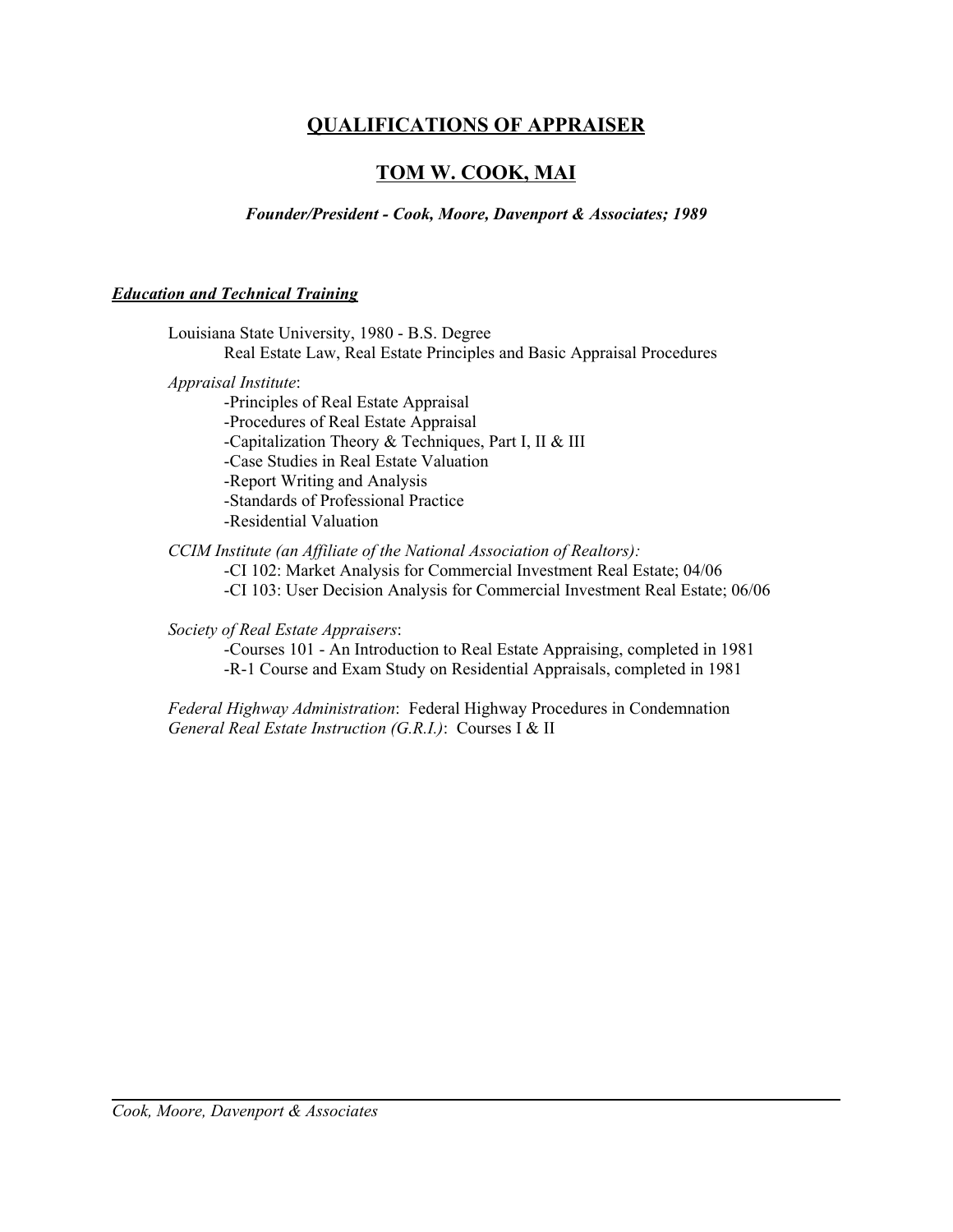# *Designations and Associations*

-Member of the Appraisal Institute (**MAI #8307**), 1989 -Louisiana State Certified General Appraiser #G5 -Member of the Louisiana Board of Realtors -Affiliate Member of the Year, Baton Rouge Board of Realtors, 1999 -Regional Representative, Appraisal Institute, Region IX -Admissions Committee Chair, La. Chapter of the Appraisal Institute, 1995-96 -Secretary, La. Chapter of the Appraisal Institute, 1996 -Treasurer, La. Chapter of the Appraisal Institute, 1997 -Vice President, La. Chapter of the Appraisal Institute, 1998 -President, La. Chapter of the Appraisal Institute, 1999 -Board Member, Baton Rouge Growth Coalition, 1999-2001 -President, Commercial Investment Division of the Baton Rouge Board of Realtors, 2001 -Good Growth Awards Committee Chair, B.R. Growth Coalition, 2001 -Seminar Chairman, Trends in Real Estate, 2001-2003 -Baton Rouge Growth Coalition, Vice President, 2002 -Baton Rouge Growth Coalition, President, 2003

# *Personal Affiliations*

Chairman Admissions Committee, Louisiana Chapter of the Appraisal Institute, 1991 Real Estate Columnist, Baton Rouge Business Report Chairman Building Committee, Broadmoor United Methodist Church, 1988-1990 Speaker, Trends in Real Estate, 2005-2014 Member of Dunham School Board, Dunham School, 1999-2003 Honorary Chairman, Business Advisory Council - 2003 National Leadership Award Member of Greater Baton Rouge Canvas Workshop, 2003 Vice Chair of Board & Chair of the Development Committee, Heritage Ranch, 2007 Associate Pastor, Broadmoor United Methodist Church, 2018

# *Business Experience*

Founder/President of Cook, Moore, Davenport & Associates; 1989 to present Independent Real Estate Appraiser, 1980 to present Independent Residential Fee Appraiser, 1980 to present LA Dept of Transportation and Development, Staff Appraiser - Condemnation, 1978-1980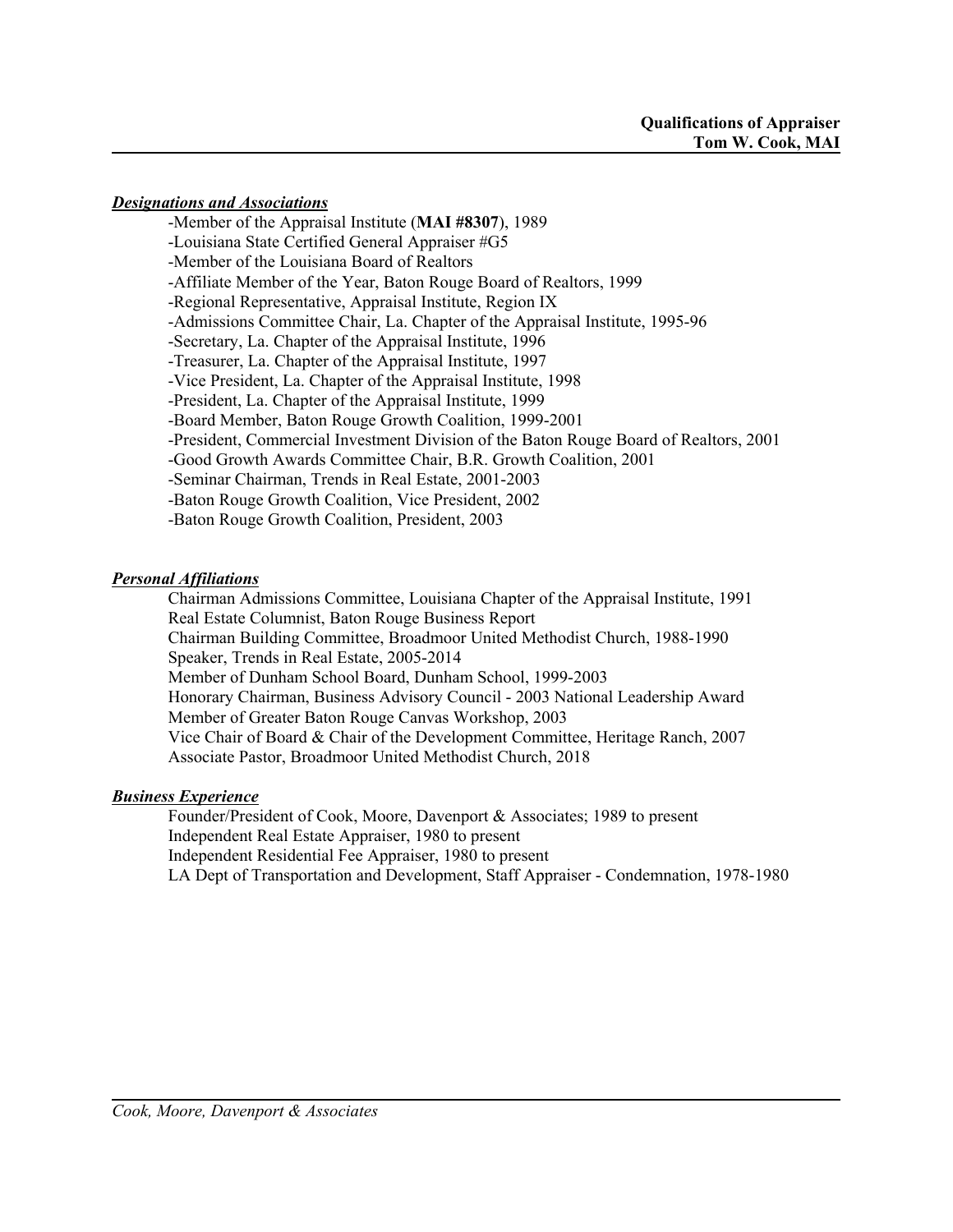# *Qualified as Expert Witness in Real Estate Valuation*

Parish (Parish), State and Federal Courts in Baton Rouge and Louisiana

# *Primary Work Territory*

State of Louisiana; have completed appraisal assignments in Mississippi and Florida

# *Recently Published Articles*

Baton Rouge Business Report The Advocate, Baton Rouge The Wall Street Journal

## *Partial Listing of Seminars Attended on Appraisal Topics Conducted/Completed by the American Institute of Real Estate Appraisers*

Standards of Professional Practice (Ethics); 1985 Appraisal Guidelines for F.H.L.B.B Regulation "41-B"; 1985, Federal Home Loan Bank Board Investment Valuation and Evaluation Seminar; 1986 Highest and Best Use Seminar; 1986 1986 Tax Law Changes and Their Effect on Real Estate Valuation; 1986 Appraisal Requirements of the New Federal Home Loan Bank Board Regulation "41-C"; 1986 Real Estate Risk Analysis; 1987 Shopping Center Appraisals; 1987 Subdivision Analysis Seminar; 1987 Capitalization Overview; 1987 Industrial Property Valuation; 1988 Rates, Ratios and Reasonableness; 1989 Local Research & Forecasting (Commercial and Residential); 1990 Trends in Real Estate by the Baton Rouge Board of Realtors, 1991 Standards of Professional Appraisal Practice Part A; 1991 Standards of Professional Appraisal Practice Part B; 1991 Local Research & Forecasting (Commercial and Residential); 1990 Trends in Real Estate by the Baton Rouge Board of Realtors, 1991 Standards of Professional Practice Part A; 1991 Standards of Professional Practice Part B; 1991 Fair Value/What it is & How to Estimate; 1991 Understanding the Fannie Mae Form; 1993 Proposed Real Estate Appraisers' Liability & Loss Prevention Seminar; 1994 The Uniform Commercial/Industrial Appraisal Report; 1994 The Appraiser as Expert Witness; 1995 General Appraisal Principles, Current Topics; 1995 Cert. Law Update, USPAP; 1995 The Future of Appraising; 1996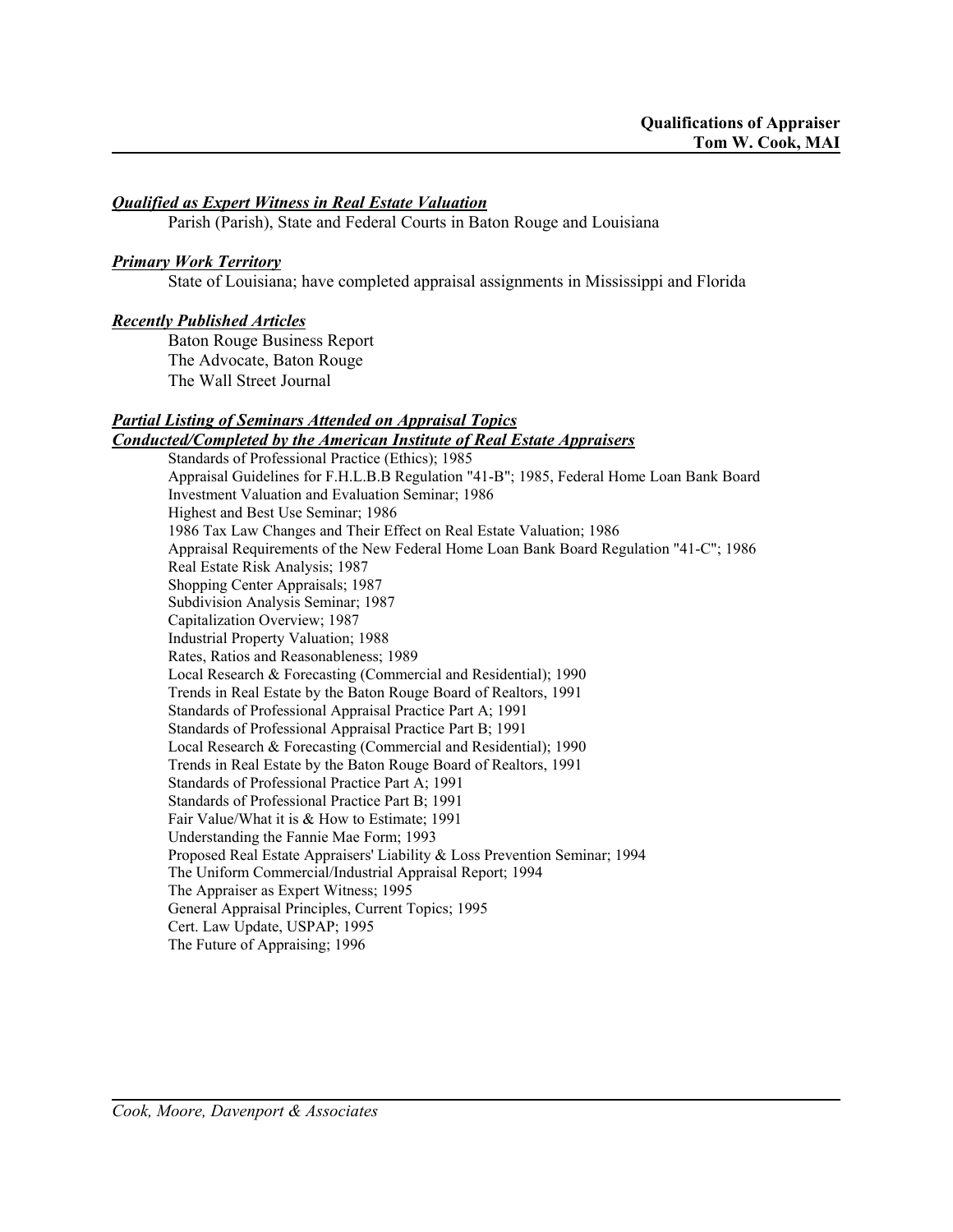Standards of Professional Practice, Part A (USPAP); 1996 Standards of Professional Practice, Part B; 1996 How to Value Louisiana Timberland; 1997 Attacking and Defending an Appraisal in Litigation; 01/1999 Special Purpose Properties, the Challenges of Real Estate Appraising in Limited Markets; 04/99 Standards of Professional Practice, Part C; 07/99 Federal Housing Administration's. Homebuyer Protection Plan and the Appraisal Process; 10/99 Trends in Real Estate; 04/00 Appraisal Seminar Block 2-B and 2-D; 12/00 Real Estate Fraud, The Appraiser's Responsibilities & Liabilities; 01/01 Standards of Professional Practice, Part A (USPAP) & Part B; 05/01 CI 101: Financial Analysis for Commercial Investment Real Estate; 06/02 3<sup>rd</sup> Party MultiFamily Accelerated Processing (MAP) Training; 09/02 Rates and Ratios: Making Sense of GIMs, OARs and DCFA; 01/03 Case Studies in Commercial Highest and Best Use; 10/03 Appraising Environmentally Contaminated Properties; 10/04 Argus Power User Training; 12/04 Appraising Convenience Stores; 01/05 User Decision Analysis for Commercial Investments; 06/06 Uniform Standards of Professional Appraisal Practice; 10/07 Business Practices and Ethics; 07/09 USPAP and State Law Update; 10/09 Appraising From Blueprints and Specifications; 12/09 Analyzing Distressed Real Estate; 12/09 USPAP Laws & Rules; 10/11 Advanced Internet Search Strategies; 12/11 Forecasting Operating Expenses; 12/13 Forecasting Revenues; 12/13 Analyzing Operating Expenses; 01/14 Basic Appraisal Principles, 10/14 Basic Appraisal Procedures, 10/14 Business Practices & Ethics; 11/14 Basic Appraisal Principles; 11/14 USPAP, 12/14 Basic Appraisal Principles, 12/17 USPAP, 11/17 Simple Tools for Credible Results; 8/19 Business Practices and Ethics; 10/19 Review Theory - General; 10/19 National USPAP Update; 12/19 Cool Tools: New Technology for Real Estate Appraisers; 12/21 USPAP; 12/21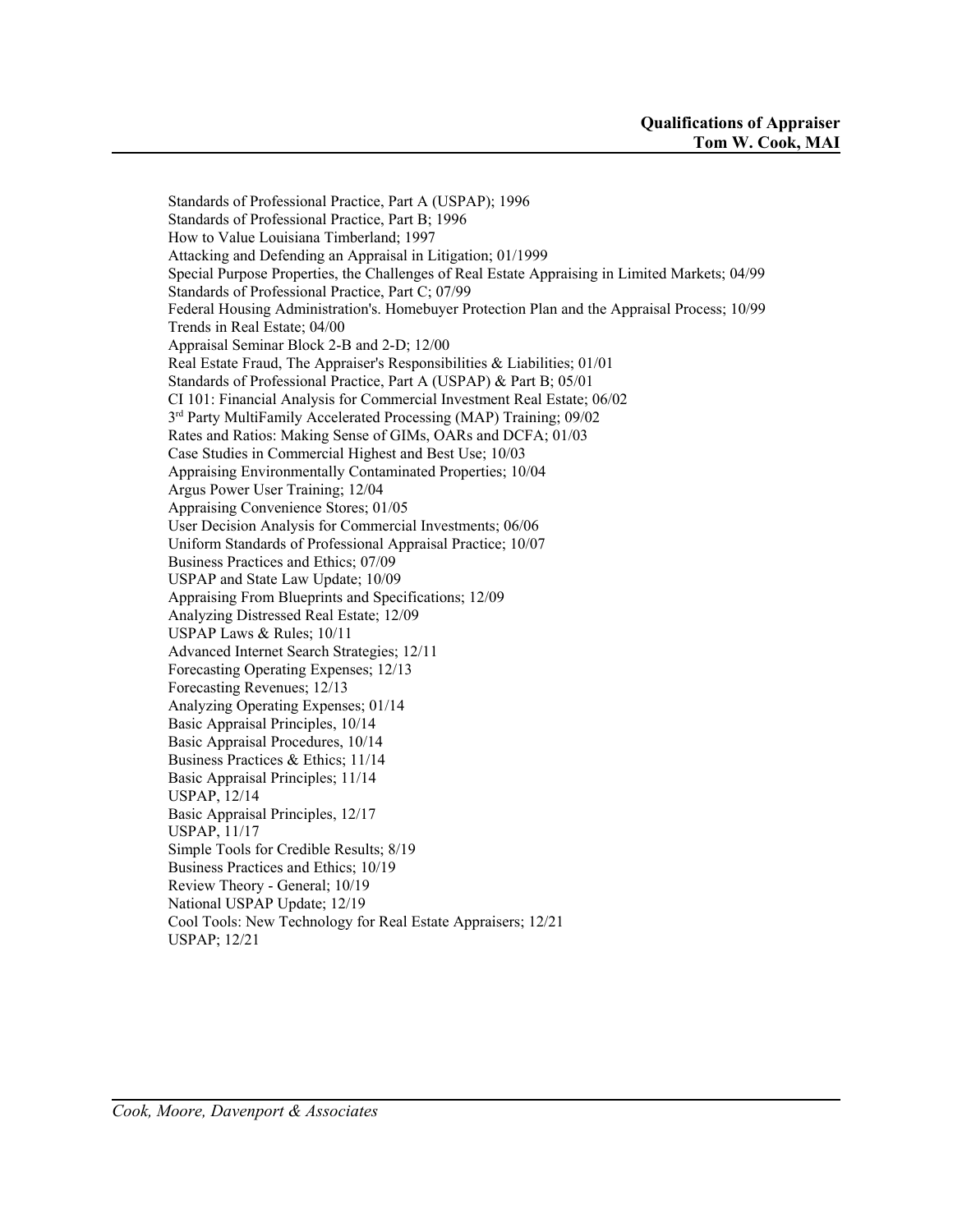## *References for Appraisal Work*

#### *Attorneys*

Breazealle, Sachse & Wilson, Attys Chiccarelli, Stephen Downs & Saffiotti, LLP Gunn & York Jones Walker, LLP Kean, Miller, etals McCollister, Rolfe H. R. Loren Kleinpeter, Atty Keogh, Cox & Wilson, Attorneys McGlinchey Stafford, PLLC Perry, Balhoff, Mengis & Burns, LLC Phelps, Dunbar, LLP Postlethwaite & Netterville Powers & Hightower, LLP Roedel,Parsons, Koch, Blache, Balhoff & McCollister Steffes, Vingiello & McKenzie, LLC Taylor, Porter, Brooks, Phillips, LLP

#### *Oil Companies*

Chevron U.S.A., Incorporated Exxon Oil Company Mobil Oil Company Texaco Oil Company

### *Corporate Clients*

Broadmoor United Methodist Church CJ Brown Development, Inc. Cole Development CRSR Dollar General Corporation Hartley & Vey Developers, Inc. Hughes Realty Group JTS Interest, Inc. Kurz & Hebert Commercial Real Estate, Inc. Latter & Blum, Inc. Maestri-Murrell Commercial Real Estate R.W. Day/Rentmore Management Saurage-Rotenberg Commercial Real Estate Stirling Properties Wal-Mart Stores, Inc. Walsh Commercial Properties

*Corporations* Albermarle Corporation Auto Zone, Inc. Beau Box Commercial Real Estate Blue Cross/Blue Shield of LA Caves Enterprises, Inc. CLM Equipment Company, Inc. General Health Corporation International Hotel Management Corp Lanehart/Laneco Company McDonald's Corporation Pentagon Petroleum Corp. Piccadilly Restaurant, LLC Rayford Enterprises Research Park Corporation Seale Funeral Services, Inc. Southeastern Health Care Surgi-Center Limited Partnership United Companies Volunteers of America Wampold Companies Witter Development Corporation *Mortgage Companies* Allstate Appraisal, LP Amerifund Homet Mortgage Co. Arbor Commercial Mortgage AMRESCO Central Park Funding Countrywide Funding Corp. Deposit Guaranty Mortgage Dougherty Mortgage Eustis Mortgage Hanover Capital Highland Commercial Mortgage Co. Midland Loan Services National Realty Funding P.W. Funding Pelican State Credit Union Regions Mortgage Company Standard Mortgage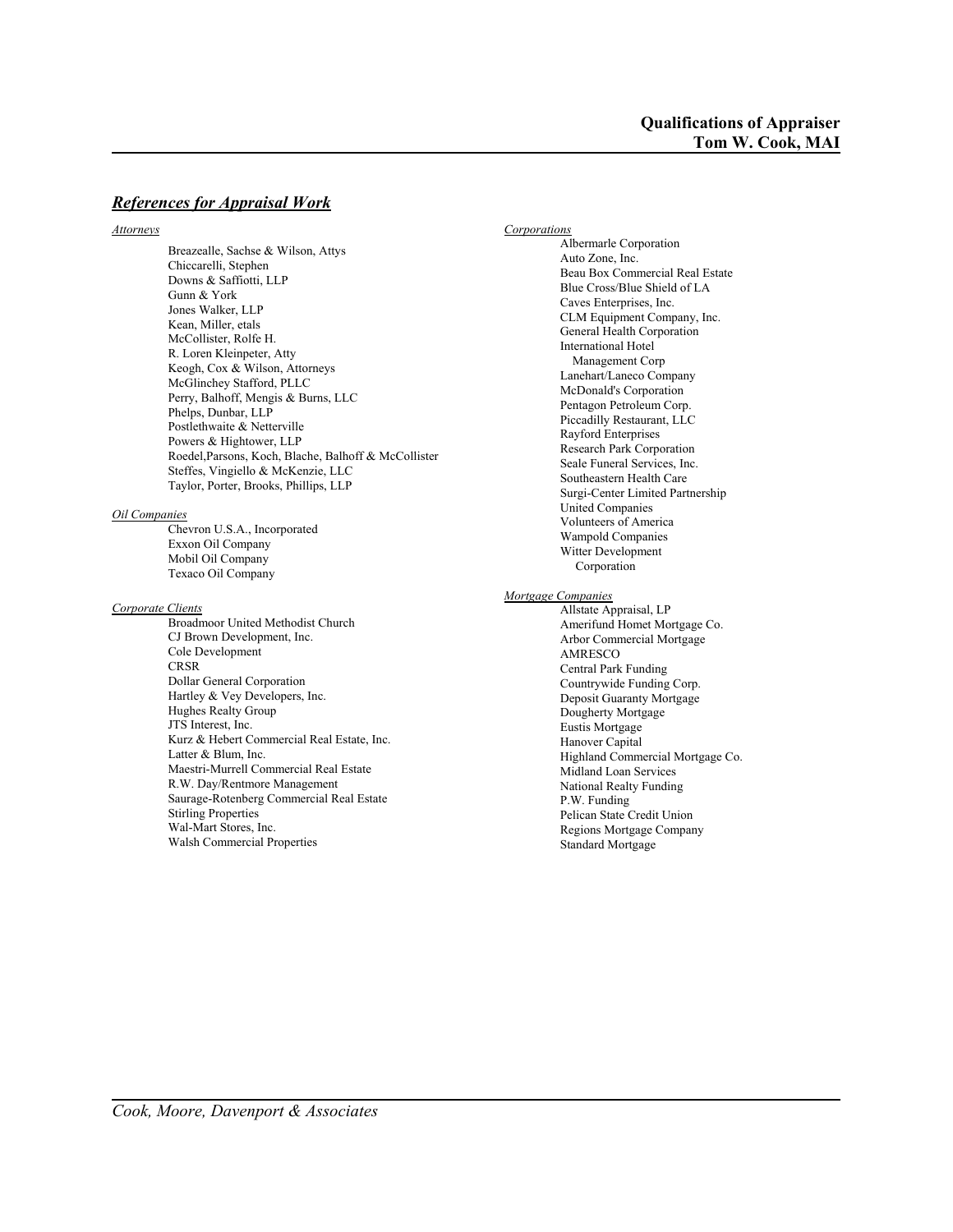*Banks*

American Bank & Trust American Gateway Bank AmSouth Bank Bancorp South Bank of Gonzales Bank of Montgomery Bank of St. Francisville Bank of West Baton Rouge Bank of Zachary Business First Bank Capital One Bank Central Progressive Bank Citizens Bank & Trust Co Community Bank of Louisiana Concordia Bank Cottonport Bank Dow Federal Credit Union Essential Federal Credit Union Fidelity Bank & Trust First American Bank First Bank & Trust Co. First Guaranty Bank Guaranty Bank & Trust Co. Gulf Coast Bank Hancock Bank Hibernia National Bank Home Bank Iberia Bank Investar Bank JP Morgan Chase Bank Mid-South Bank Neighbors FCU Omni Bank Origin Bank Pelican State FCU Progressive Bank Prudential Huntoon Paige Red River Bank Regions Bank Renasant Bank Resource Bank Sicily Island State Bank Simmons Bank South Louisiana Bank State Bank Synergy Bank Teche Federal Bank United Community Bank US Bank Washington State Bank Wells Fargo Bank Whitney National Bank

### *Developers* Alvarez Construction Audubon Contractors Dantin Bruce Development Geaux Clean Companies LDG Development SALCO Construction Southern Key Investments Tower Capital American Homeland *Government Agencies* B.R. City-Parish Government B.R. Recreation & Park Dept. Of Transportation & Development Fannie Mae Federal Aviation Association Federal Deposit Ins. Corp. Fed. Savings & Loan Ins. Corp Gen. Services Adm. (U.S.A.) LWCC Resolution Trust Corporation US Marshall Services US Agencies Mgmt Services, Inc. *Other* BR Area Foundation

BR Community College BR Marine Institute Central Community School System E. Feliciana Parish Policy Jury Greater BR Hope Academy Habitat for Humanity of Greater BR Healing Place Church EBR Housing Authority Neuro Medical Center OLOL Pennington Foundation YMCA of Baton Rouge

*Cook, Moore, Davenport & Associates*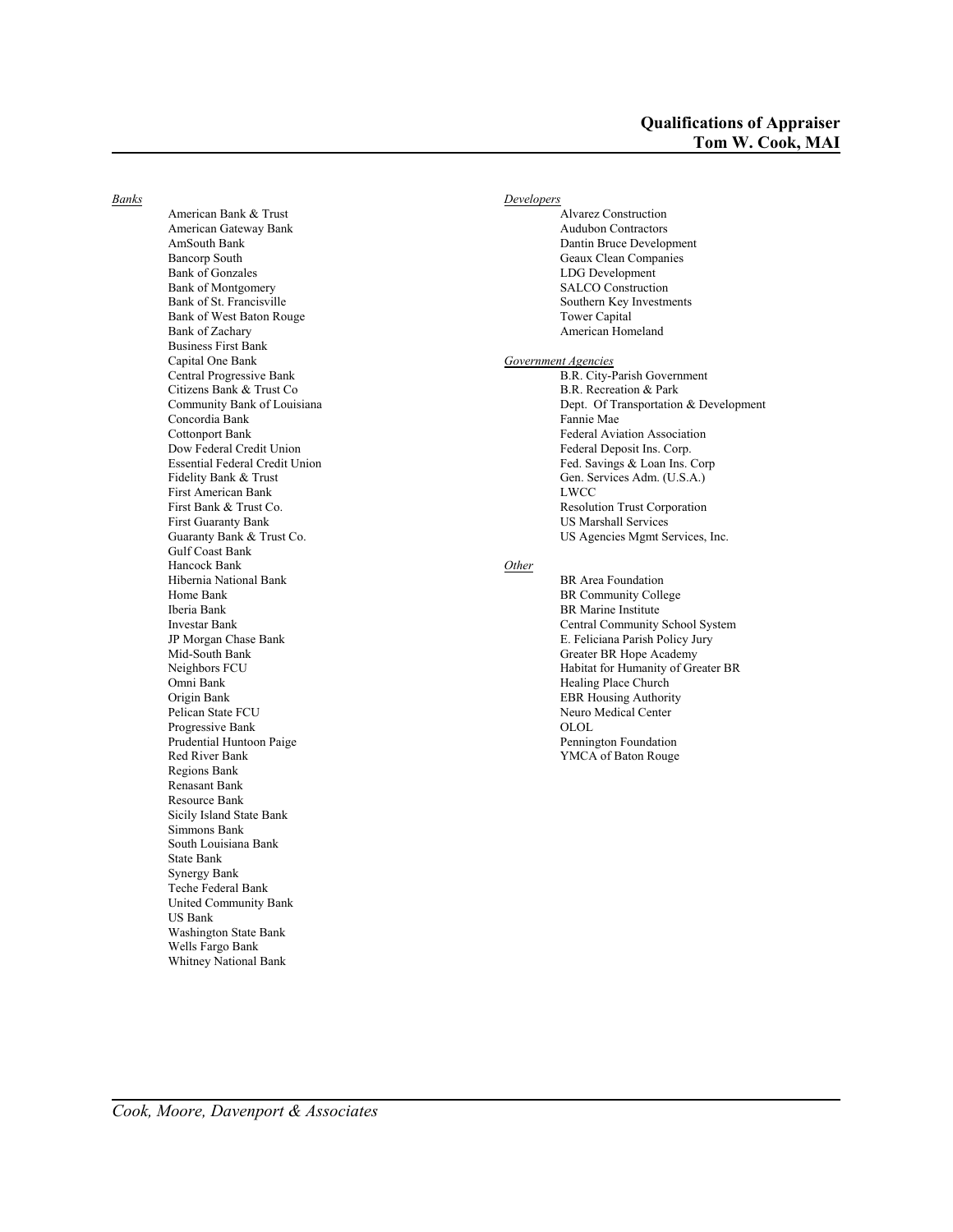### *Specialized Appraisal Experience*

#### *Apartments*

McDonoough 16 Apts, New Orleans, LA Domain at MidCity Apts, Baton Rouge, LA Providence Club, Hammond, LA Beaumonde Apts., Hammond, LA Glenwood Townhomes, West Monroe, LA Lakeview Apts, Natchitoches, LA Royal Palms, Baton Rouge, LA Magnolia Gardens Apts, Baton Rouge, LA Sterling Apts., Sterlington, LA Jax Square Apts, Sterlington, LA River Palms, Baton Rouge, LA Murray Plaza, Monroe, LA Villa Broussard Apts, Broussard, LA Alexis Park Apts, Bossier City, LA Park Rowe Village, Baton Rouge Boardwalk Apts, Denham Springs, LA The Embers Apts, Lake Charles, LA Courtyard Orleans Apts, Baton Rouge Nonpariel Apts, Monroe, LA Spanish Town Apts, Baton Rouge, LA Ingleside Quarters Apts, Baton Rouge University View Apts, Baton Rouge, LA Frenchman's Wharf Apts., New Orleans, LA Royal deVille Apartments, New Orleans, LA Pepper Tree Apartments, Lafayette, LA Sugar Mill Apartments, New Orleans, LA Oakbrook Suites Apartments, Baton Rouge, LA Atrium Tower Apartments, Baton Rouge, LA Oakbrook Village Apartments, Baton Rouge, LA Normandy Village Apartments, Baton Rouge, LA

#### *Automotive/Car Dealership Facilities*

Audubon Imports, Baton Rouge, LA A.J. Dohmann, Berwick, LA Acura, Baton Rouge, LA Richards Honda, Baton Rouge, LA Iberville Motors, Plaquemine, LA Ralph Sellers, Gonzales, LA Henderson Chrysler Jeep, Baton Rouge, LA All Star Dodge/All Star Ford, Denham Springs, LA Duplessis Pontiac-Buick GMC, Gonzales, LA Gerry Lane Chevrolet Dealership, Baton Rouge, LA AK Durnin Chrysler-Jeep, Baton Rouge, LA Team Honda of Baton Rouge, LA John Deere Dealership, New Roads, LA Audubon Ford/Audubon Imports, LA Brian Harris BMW, Baton Rouge, LA Brian Harris Chevrolet, Baton Rouge, LA Hanks Pontiac-GMC-Buick, Plaquemine, LA Price LeBlanc Toyota/Lexus, Baton Rouge, LA Duplessis Cadillac, Baton Rouge, LA Durham Toyota, Hammond, LA Hollingsworth Richards Ford, B.R., LA Bayou Country Harley Davidson, Houma, LA Dohmann Cheverolet Cadillac, Berwick, LA

*Day Care Facilities* Kids are Special, Baton Rouge, LA Lil' One's Learning Center, Denham Springs, LA Children's Ark Day Care/Preschool, BR, LA *Equestrian Facility* Jumonville Horse Farm, Ventress, LA *Carwash Facilities (both self-service and full-service)* Proposed Self-Service, Baton Rouge, LA Oasis Carwash, Mandeville, LA Prop. Self-Service, Staring Lane, B.R., LA Carriage House Carwash, Baton Rouge, LA Benny's Carwash (full-service), Baton Rouge, LA Superior Carwash, Baton Rouge, LA Self-Service Carwash, Gonzales, LA Florida Street Carwash, Baton Rouge, LA Plantation Carwash, Denham Springs, LA Pit Stop Carwash, St. Amant, LA Geaux Clean, Baton Rouge, LA

### *Industrial Facilities*

Bengal Industries, Baton Rouge, LA AKM Fabrication, Prairieville, LA Wilson Clark Steel Facility, Livingston, LA Go-Devil Manufacturing, Baton Rouge, LA Plant Fab Facility, Port Allen, LA Marine Power, Inc. Ponchatoula, LA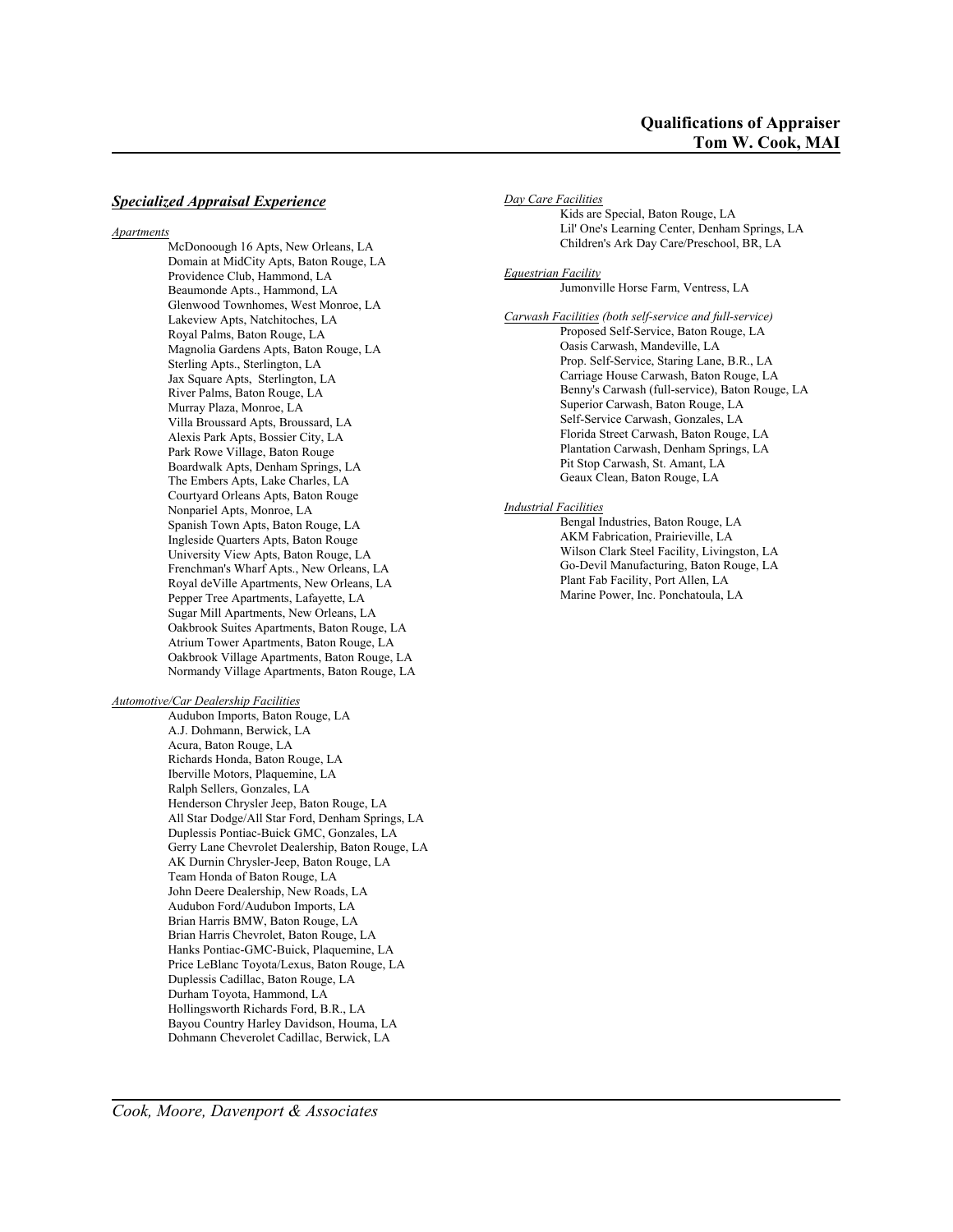*Church Facilities*

First Pentecostal Church of Baton Rouge, LA Church of the Highlands, Baton Rouge, LA Beech Grove Baptist Church, Baton Rouge, LA Revival Temple Church, Denham Springs, LA Judson Baptist Church, Walker, LA Comite Baptist Church & School, B. R., LA Quail Ridge Baptist Church, Baton Rouge, LA First Baptist Church of Zachary, LA Cornerstone Church of Zachary, LA St. Andrew Methodist Church, Baton Rouge, LA Denham Road Baptist Church, Pride, LA Christian Life Fellowship, Baton Rouge, LA Istrouma Baptist Church, Baton Rouge, LA Broadmoor United Methodist, Baton Rouge, LA Redeeming Life, Walker, LA Riverdale Baptist Church, B.R., LA Hopeful Triumph Baptist Church, Darrow, LA The First New Testament Church, B.R., LA Jubilee Christian Church, Baton Rouge, LA Harvest Church & Retreat, Hammond, LA New Song Church, Baton Rouge, LA Istrouma Baptist Church, Baton Rouge, LA Abundant Life Church, Denham Springs, LA Trinity Lutheran Church, Baton Rouge, LA Zachary United Methodist Church, Zachary, LA

#### *Fraternity Homes*

DEKE, Louisiana State University

#### *Funeral Home Facilities*

Winnfield Funeral Home, Baton Rouge, LA Wilbert Funeral Home, Plaquemine, LA Seale Funeral Home, Denham Springs, LA

#### *Golf Course Facilities*

Country Club of Louisiana, Baton Rouge, LA Sherwood Forest Country Club, BR, LA City Club at River Ranch, Lafayette, LA

#### *Health Club/Spa/Gym*

Spectrum, Denham Springs, LA Spectrum, Baton Rouge, LA Athletic in Motion, Prairieville, LA Superior Fitness, Prairieville, LA Fusion Health Club, Prairieville, LA Shannon's Health and Fitness Club, LaPlace, LA *Hotel/Motel Facilities* Comfort Suites, Port Allen, LA Alamo Plaza Motel, Baton Rouge, LA Hotel Bentley, Alexandria, LA Best Western Chateau, Baton Rouge, LA Newcourt Inn, Port Allen, LA Ramada Inn, Port Allen, LA Days Inn of Baton Rouge, LA Myrtles Plantation, St. Francisville, LA Holiday Inn North, Lafayette, LA Holiday Inn, Natchez, MS Suburban Extended Stay of Laplace, LA The Lodge at the Bluffs on Thompson Creek, LA La Qunita Inn, Metairie, LA Best Western, Plaquemine, LA Lafayette Sleep Inn, Lafayette, LA

*Laboratory Facilities*

International Analytical Services, Baton Rouge, LA

*Mini-Warehouse Storage Facilities*

(small to full-service climate-controlled) Store More Mini Warehouse, Baton Rouge, LA MGM Mini Storage, Gonzales, LA Security Storage of Gonzales, LA ClimaStor, Baton Rouge, LA Parkway Plaza Self-Storage, Lafayette, LA ABC Mini-Storage, Baton Rouge, LA Jam's Mini-Storage, Denham Springs, LA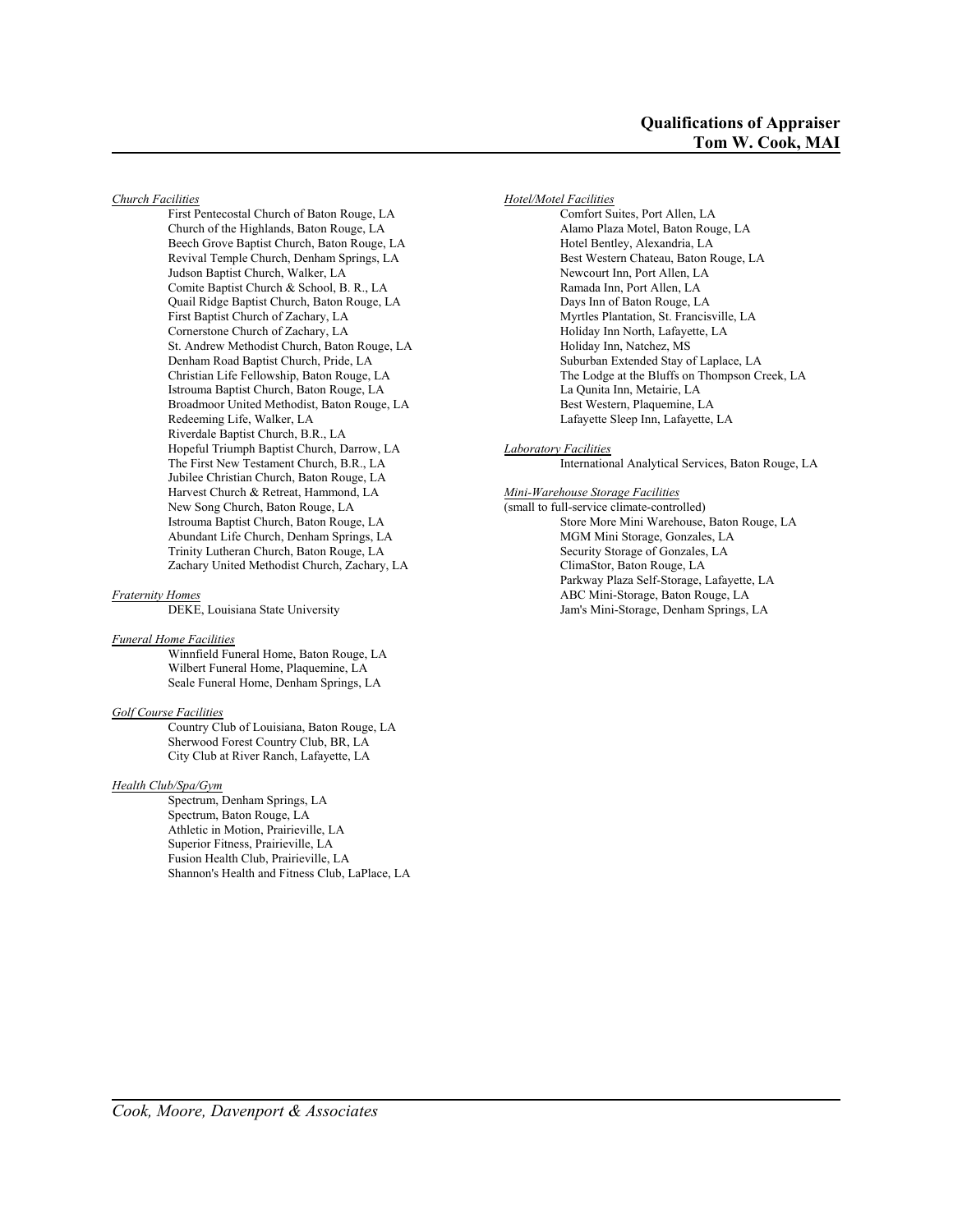*Nursing Homes* 

(retirement community, convalescent centers, assisted living) Heritage Manor, Napoleonville, LA Ringgold Nurse Care Center, Ringgold, LA Riverbend Care Center, Belle Chase, LA Sterling Place, Baton Rouge, LA Guest House Convalescent Cntr., Baton Rouge, LA Crescent City Health Care, New Orleans, LA Jo Ellen Smith Convalescent Cntr, New Orleans, LA Lakewood Quarters, Baton Rouge, LA Stonebridge Convalescent Center, New Orleans, LA Amite Nursing, Amite, LA Woodland Village Nursing Home, Algiers, LA Camellia Gardens Retirement Center, Slidell, LA Evangeline Village Nursing Home, Houma, LA Lexington House, Alexandria, LA The Retirement Center, Baton Rouge, LA Morris Lahasky Nursing Home, Erath, LA Magnolia Manor, Baton Rouge, LA Booker T. Washington Nursing Home Shreveport Manor, Shreveport, LA Grace Nursing Home, Clinton, LA Sherwood Manor Rehab Home, Baton Rouge, LA Idlewood Nursing Center, St. Francisville, LA Oakwood Village Asst. Living Complex, Zachary, LA La Plantation Asst. Living, Denham Springs, LA Innisfree Retirement Community, Rogers, AR Acadian House Care Center, Baton Rouge, LA Village at Windermere, Baton Rouge, LA Southern Pines Retirement Community, Walker, LA Three Rivers Nursing Center, Marked Tree, AR Live Oak Village, Hammond, LA Maison Des Ami Nursing Home, Baton Rouge, LA Audubon Guest House of Thibodaux, LA St. Margaret's Nursing Home, New Orleans, LA Riverside Nursing Home, Monroe, LA The Heritage Healthcare Center of Hammond, LA The Golden Age Nursing Home, Denham Springs, LA Harvest Manor Nursing Home, Denham Springs, LA The Ormond Nursing and Care Center, Destrehan, LA Haven Nursing Home, Columbia, LA Rayville Nursing Home, Rayville, LA Summerwood Nursing Home, Crowley, LA Heritage Health Care, Hammond, LA Northshore Living Center, Slidell, LA

### *Market Study of the Nursing Home Industry*

Napoleonville Alexandria Slidell

*Hospital/Medical Facility*

Surgical Specialty Hospital, Baton Rouge, LA La. Orthopedic & Sports Rehab, Baton Rouge, LA Mary Bird Perkins Cancer Center, Baton Rouge, LA Flanders Medical Center, Baton Rouge, LA North Boulevard Psychiatric Hospital, B.R., LA Dixon Memorial Hospital, Denham Springs, LA HealthSouth Rehab Hospital of South, LA Health South Surgery Center of Baton Rouge Jefferson Healthcare, Jefferson, LA Surgical Hospital & Medical Office Bldg, B.R., LA Orthopaedic Surgery Hospital, B.R., LA Rehabilitation/Psychiatric Hospital, B.R., LA Dermatology & Aesthitic Institute, B.R., LA Greenbriar Hospital, Covington, LA

### *Plantation Homes*

Judge Poche' Plantation, Convent, LA Homochitto Plantation, Mississippi The Myrtles, St. Francisville, LA Nottoway Plantation Sleepy Hollow, Baton Rouge, LA Mt. Hope Plantation, Baton Rouge, LA Rosale Plantation, St. Francisville, LA

*Schools (private)*

Baton Rouge Marine Institute, Baton Rouge, LA East Ascension Academy, Gonzales, LA Martin L. King Christian Academy, BR, LA Harvest Academy, Hammond, LA Desire Street Academy, Baton Rouge, LA

#### *Theaters*

Joy's Cinema Eight, Baton Rouge, LA Oak Cinema Eight (proposed), Baton Rouge, LA United Artists, Baton Rouge, LA

#### *Vacant Land*

Acreage Parking lot Windmill Nursery, Folsom, LA

#### *Veterinary Clinic*

Centerville Vet Hospital, Denham Springs, LA Goodwood Animal Hospital, Baton Rouge, LA St. George Animal Hospital, Baton Rouge, LA

#### *Specialized Market Study/Analysis*

Medical Office Market Study, Baton Rouge, LA Effects of Flood Zone States, Baton Rouge, LA Franklin Hope Haven Project, Franklin, LA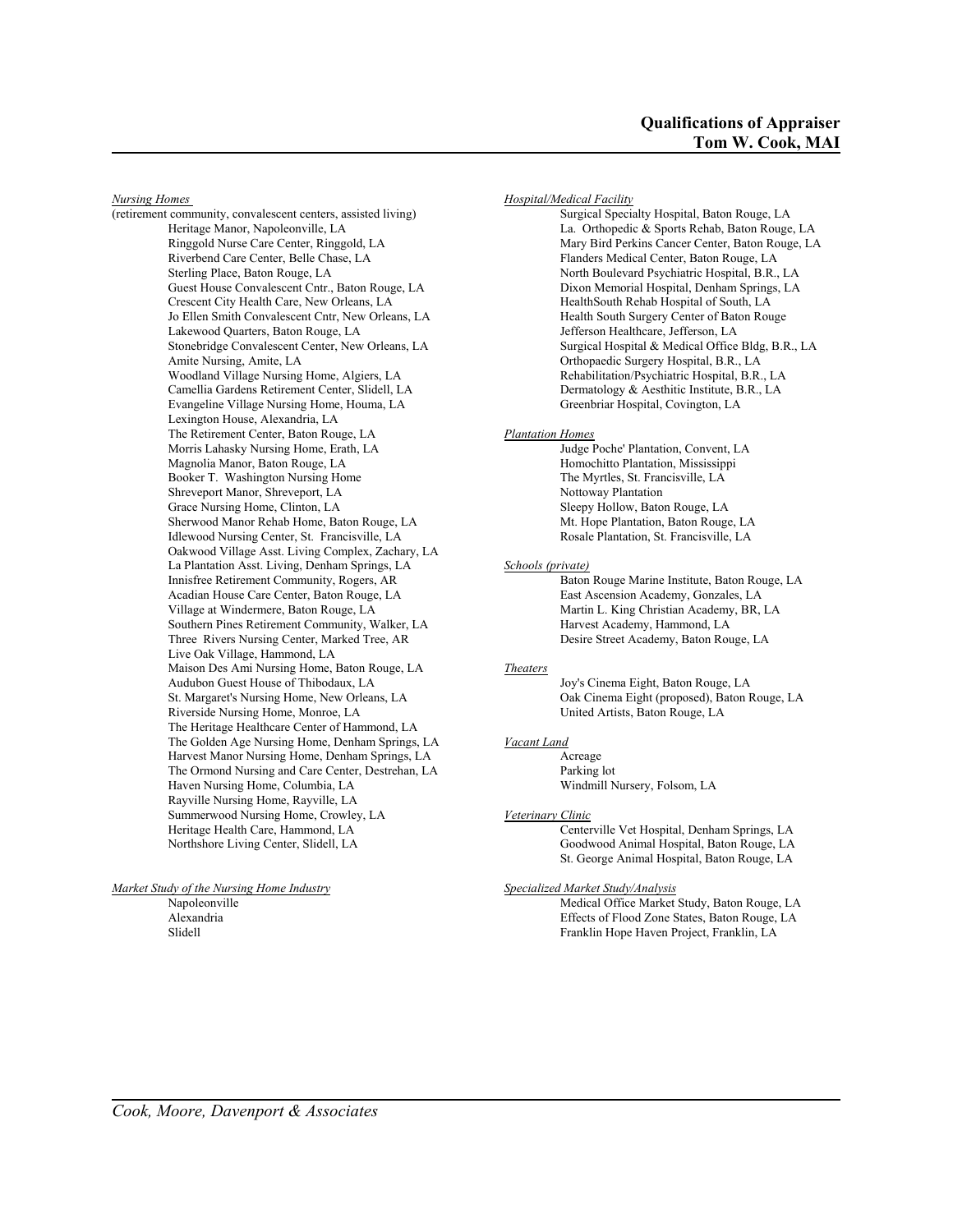*Subdivisions*

**Residential** Bocage Lake S/D, Baton Rouge, LA Riverbend Subdivision, Baton Rouge, LA Azalea Lakes S/D, Baton Rouge, LA Santa Maria S/D, Baton Rouge, LA Country Club of Louisiana, Baton Rouge, LA Woodlake at Bluebonnet, Baton Rouge, LA Five Oaks S/D, Baton Rouge, LA Lake Ridge S/D, Baton Rouge, LA Riverbend Lakes S/D, Baton Rouge, LA Highland Ridge S/D, Baton Rouge, LA Clearlake Estates S/D, Baton Rouge, LA Heritage Estates at Highland S/D, Baton Rouge, LA The Links Subdivision, Baton Rouge, LA The Village at Country Club of La, Baton Rouge, LA Highland Knoll Subdivision, Baton Rouge, LA Fifteen Fairwood Subdivision, Baton Rouge, LA The Lake at Manchac S/D, Baton Rouge, LA Le Triomphe' S/D, Lafayette, LA Highland Greens S/D, Baton Rouge, LA Jefferson Park S/D, Baton Rouge, LA Kensington Estates S/D, Baton Rouge, LA Manchac Knoll S/D, Prairieville, LA Chase Court S/D, Prairieville, LA Oaks at Belle River, Napoleonville, LA University Club S/D, Baton Rouge, LA Camellia Trace S/D, Baton Rouge, LA The Lakes at Highland S/D, Baton Rouge, LA

#### *Subdivisions*

**Commercial** 

Highland Business Park, Baton Rouge, LA Bluebonnet Ridge S/D, Baton Rouge, LA Howell Place, Baton Rouge, LA

### **Other Property Types too Numerous to List**

Campsites (recreational) Office Buildings Office/Warehouse Buildings Restaurants (small drive-thru to large dine-in) Retail (small free-standing to large big box, including shopping centers and outlet malls)